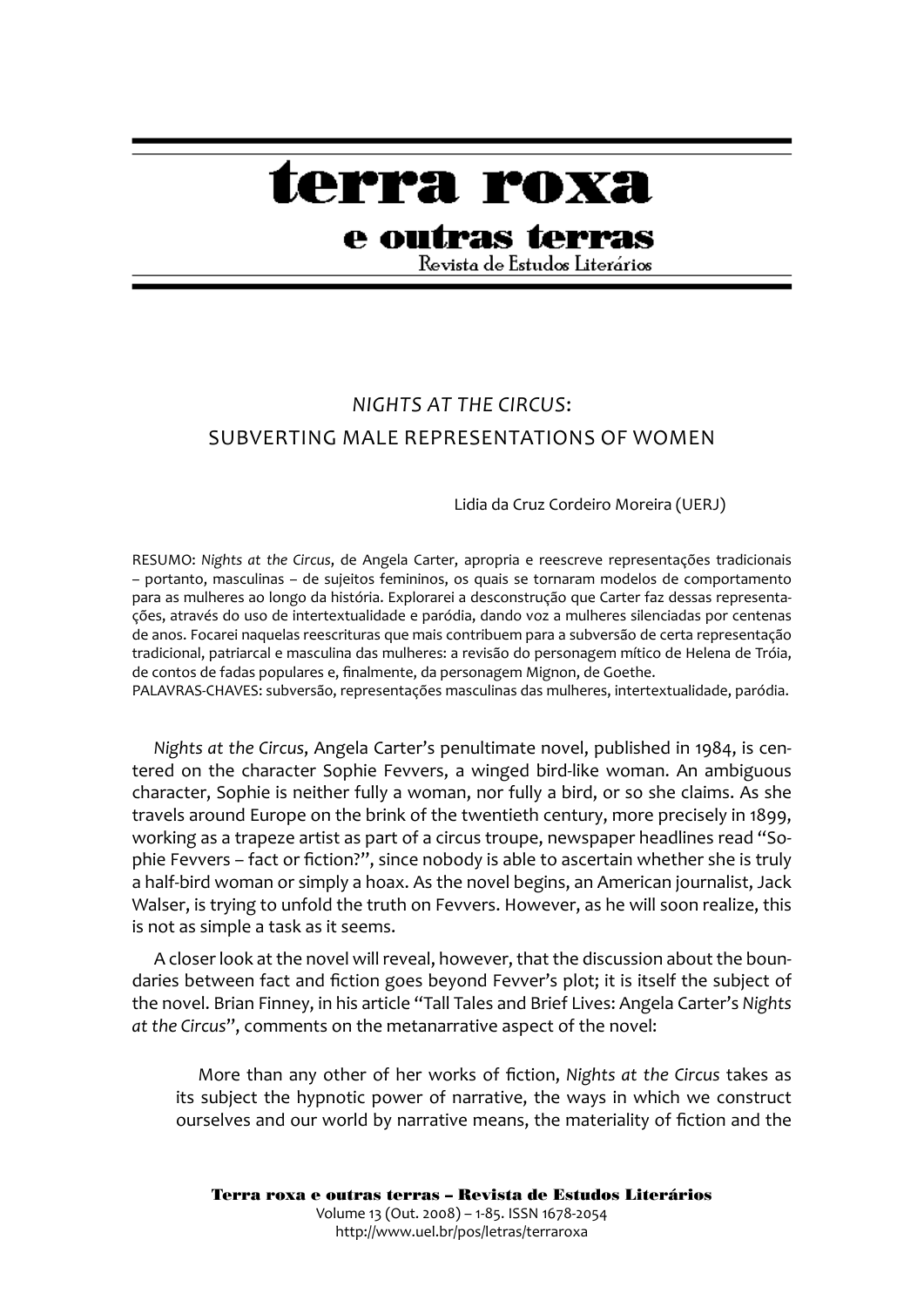fictionality of the material world, and the contract between writer and reader. (Finney 1998: n/d)

Therefore, Carter not only calls the reader's attention to the fictional status of literary texts, but also – and more importantly – to the fact that the boundaries between reality and fiction are not as clear-cut as they may seem to the naked eye, that *reality* is also constructed through means of narration when events are turned into facts. According to Linda Hutcheon, "facts are events to which we have given meaning. Different historical perspectives therefore derive different facts from the same events" (Hutcheon 2002: 54). This means to say that reality is not as *real* as one may think, that that which one has always taken for granted as *the truth* may have actually been constructed, which means it might also be deconstructed.

In this article, I will discuss how Angela Carter's *Nights at the Circus* appropriates and rewrites certain traditional views – thus male views – of the female subject which have become models of behaviour for women throughout history. I will explore Carter's deconstruction of these representations through the use of intertextuality and parody, giving voice to women who had been silenced for hundreds of years. I will focus on those of Carter's rewritings who contribute the most to the subversion of a certain traditional patriarchal male representation of women, namely the revision of the mythical character Helen of Troy, of popular fairy tales and, finally, of Goethe's character, Mignon.

*Nights at the Circus* starts with an explicit reference to the legendary Helen of Troy:

Lor' love you, sir!' Fevvers sang out in a voice that clanged like dustbin lids. 'As to my place of birth, why, I first saw light of day right here in smoky old London, didn't I! Not billed the "Cockney Venus" for nothing, sir, though they could just as well 'ave called me "Helen of the High Wire", due to the unusual circumstances in which I come ashore – for I never docked via what you might call the *normal channels*, sir, oh, dear me, no; but, just like Helen of Troy, was *hatched*. (Carter 1984: 7)

The mythological Helen is only the first of innumerable allusions Carter will make throughout her novel. In its more than three hundred pages, the reader will stumble on countless references to all sorts of texts, from Greek and Roman mythology to traditional fairy tales, from the works of Shakespeare to Melville's *Moby Dick*, from Goethe's poetry to that of Baudelaire.

The novel is, therefore, highly intertextual. As Michel Foucault states in *The Archaeology of Knowledge*,

the frontiers of a book are never clear-cut: beyond the title, the first lines and the last full stop, beyond its internal configuration and its autonomous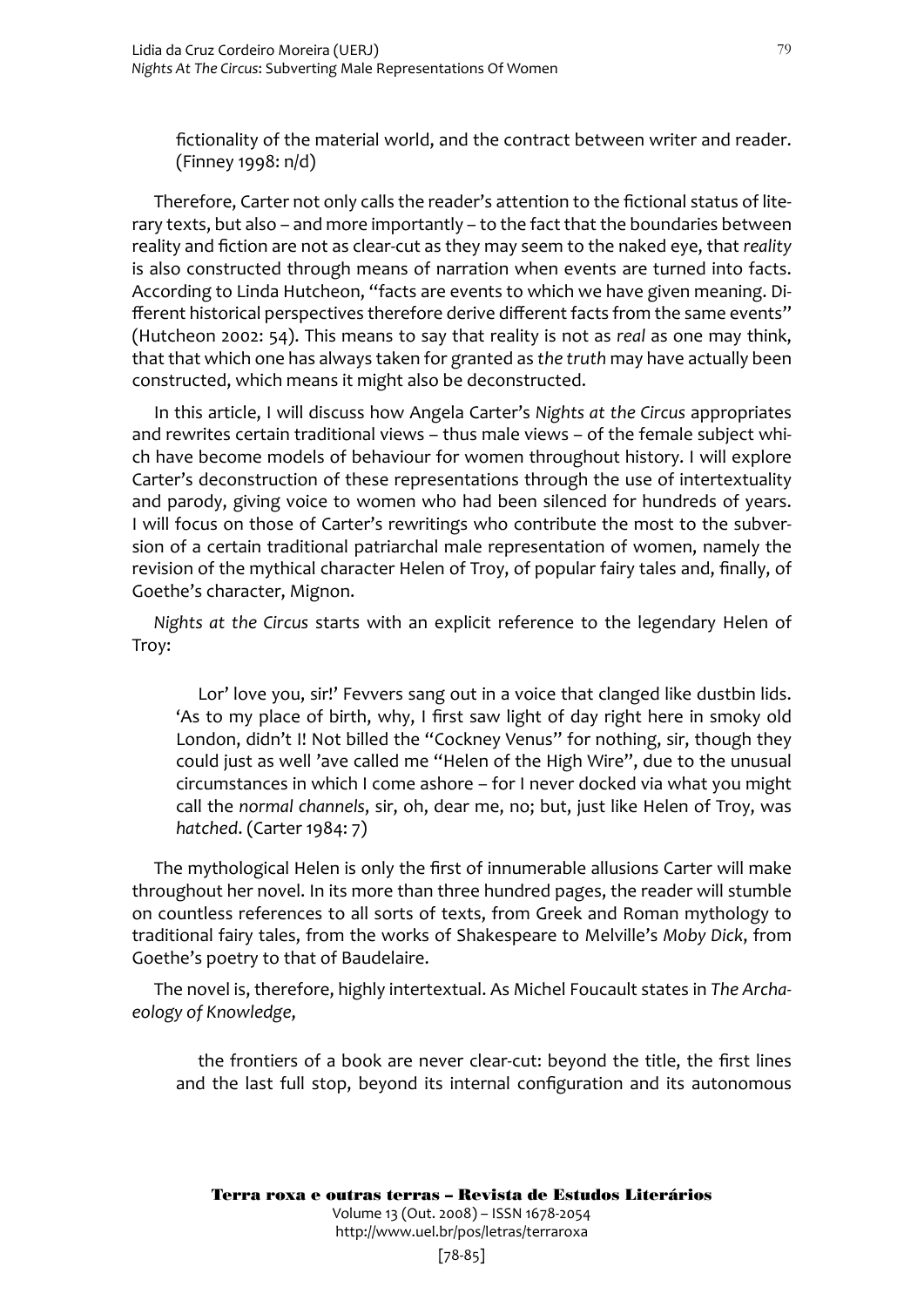form, it is caught up in a system of references to other books, other texts, other sentences: it is a node within a network.

Angela Carter seems to have created the perfect example of what Foucault's words meant – not that this was her purpose, of course.

To the untrained eye, most of these allusions will go unnoticed. I myself have to admit I would not have been able to grasp many of them without outside help, and many other still remain a mystery to me. One might believe, therefore, that the reading of the novel depends immensely on one's ability to grasp all these references. In a way, it does not. The novel is a very well constructed literary piece; its web of references is interwoven is such a seamless way that, to the uninformed reader, they might harmlessly go unnoticed while the novel still keeps its artistic quality. However, one might argue that a reader with a wider cultural baggage will be able to have a richer reading of the novel.

Moreover, the highly intertextual status of the novel can be both interpreted as a weakness or as a strength. As Marita Kristiansen affirms in The *Ravished Reader: Angela Carter's Allegory in "Nights at the Circus"*, "the novel's overt intertextuality demonstrates the text's dependency on other texts to achieve its identity, giving the intertextually constituted reader an important role in the production of meaning. Still, this role, in relation to such a self-conscious text as Carter's, is one with a tight script." (Kristiansen 2000: n/d). That being the case, the reader has a very limited role, since the novel's intertextuality accounts for its closure. On the other hand, since a text is not a closed unit – and here I evoke Foucault's words mentioned previously –, the reader is independent to search for meanings which the writer herself may not have thought of and can participate in an active and creative way in the construction of the work, as co-creator. In this case, Carter empowers the reader with her writing.

The empowerment of the reader is not the sole consequence of Carter's use of intertextuality in *Nights at the Circus*. In fact, intertextuality is hardly a novelty in literature. This kind of appropriation of previous texts has been used in literature for centuries, many times as homage to previous artists or simply as a way of showing erudition. However, in Carter's novel, these intertextual elements carefully interwoven into the story of Sophie Fevvers do not merely have a decorative function. They contribute to the fragmentation of the narrative, which, in turn, is not simply a decorative element either. As Peônia Viana Guedes states in "Elementos parodísticos, grotescos e carnavalescos em *Nights at the Circus*, de Angela Carter":

one of the main aspects of Angela Carter's fiction is the fragmented, mosaiclike quality of her texts. In her novels and short stories, Carter breaks with and destabilizes the presuppositions of unity of style, thematic coherence and logical development of plot, aiming at demonstrating the constructed and arbitrary fictionality of the literary text. (Guedes 1999: 242, my translation)

As Carter calls attention to the status of literature as "constructed and arbitrary fictionality", she also foregrounds the fact that certain representations disseminated

Volume 13 (Out. 2008) – ISSN 1678-2054 http://www.uel.br/pos/letras/terraroxa

[78-85]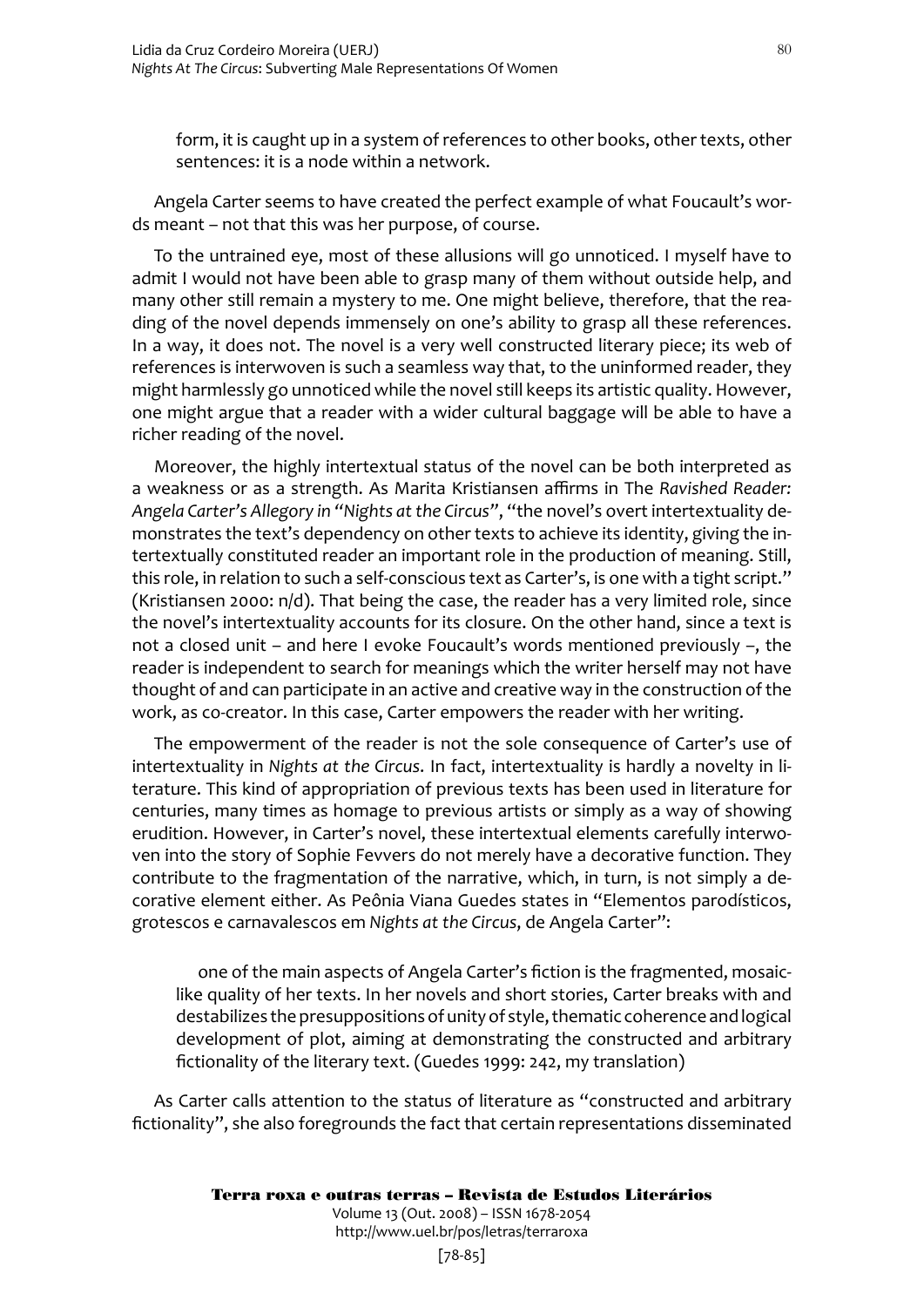by literature might also be constructed. Carter's fragmented writing has thus a specific political purpose. Still according to Peônia Guedes:

one of the metaphors frequently used by Carter is the need to decolonize the language and habits of thinking of a society marked by European and patriarchal traces. Carter's writing represents a transformation of language and forms of fiction, since she tries to avoid the use of what she calls "language of the oppressor". (Guedes 1999: 242, my translation)

Furthermore, Carter does not only deconstruct the "language of the oppressor" but also that which this language has spoken about for thousands of years. This is, in fact, another consequence of the appropriation of all those intertextual elements in her novel: their deconstruction. Carter installs those elements, so that she can immediately subvert them, by rewriting them through the use of parody, foregrounding their status of constructed fictions.

Generally defined as a satirical or humorous imitation of serious pieces with the mere intention of ridiculing the original, parody has recently gained a more serious tone. In fact, the kind of parody used by Angela Carter is very much like the one defined above, but it goes beyond ridiculing the original: it aims at subverting it. As Linda Hutcheon points, "postmodern art (...) uses parody and irony to engage the history of art and the memory of the viewer in a re-evaluation of aesthetic forms and contents through a reconsideration of their usually unacknowledged politics of representation" (Hutcheon 2002: 96). As Carter appropriates such consolidated male representations of women – such as that of Helen of Troy – and ironically rewrites them through a female point of view, she contributes to their denaturalization, that is, to showing that these are culturally constructed characters and, therefore, feminine behaviours inspired by them are also constructed. As stated by Susanne Schmid, in ""Black Venus" - Jeanne Duval and Charles Baudelaire Revisited by Angela Carter",

Whereas much feminist criticism has been centred on the making and breaking of images of women, the intertextual references by authors such as Angela Carter have been regarded as a secondary issue. If one wants to comprehend the cutting edge of Carter's criticism as regards male myths of femininity, however, one needs to concentrate on her playful way of dealing with mythic references. In a postmodern bricolage, Carter uses European literature as a "scrapyard" (Carter 1985: 92), from which she takes bits and pieces, rearranging them in a way that exposes the constructedness of the reality that they depict. (Schmid 2008: n/d)

As mentioned previously, *Nights at the Circus* opens with a clear reference to Helen of Troy, as Fevvers refers to herself as "Helen of the High Wire", since, like Helen, she claims to have not been born from a woman, but hatched from an egg. To prove that she was never borne, but hatched, Fevvers affirms that she does not have a navel. In Greek mythology, Helen is generally considered the daughter of Leda, queen of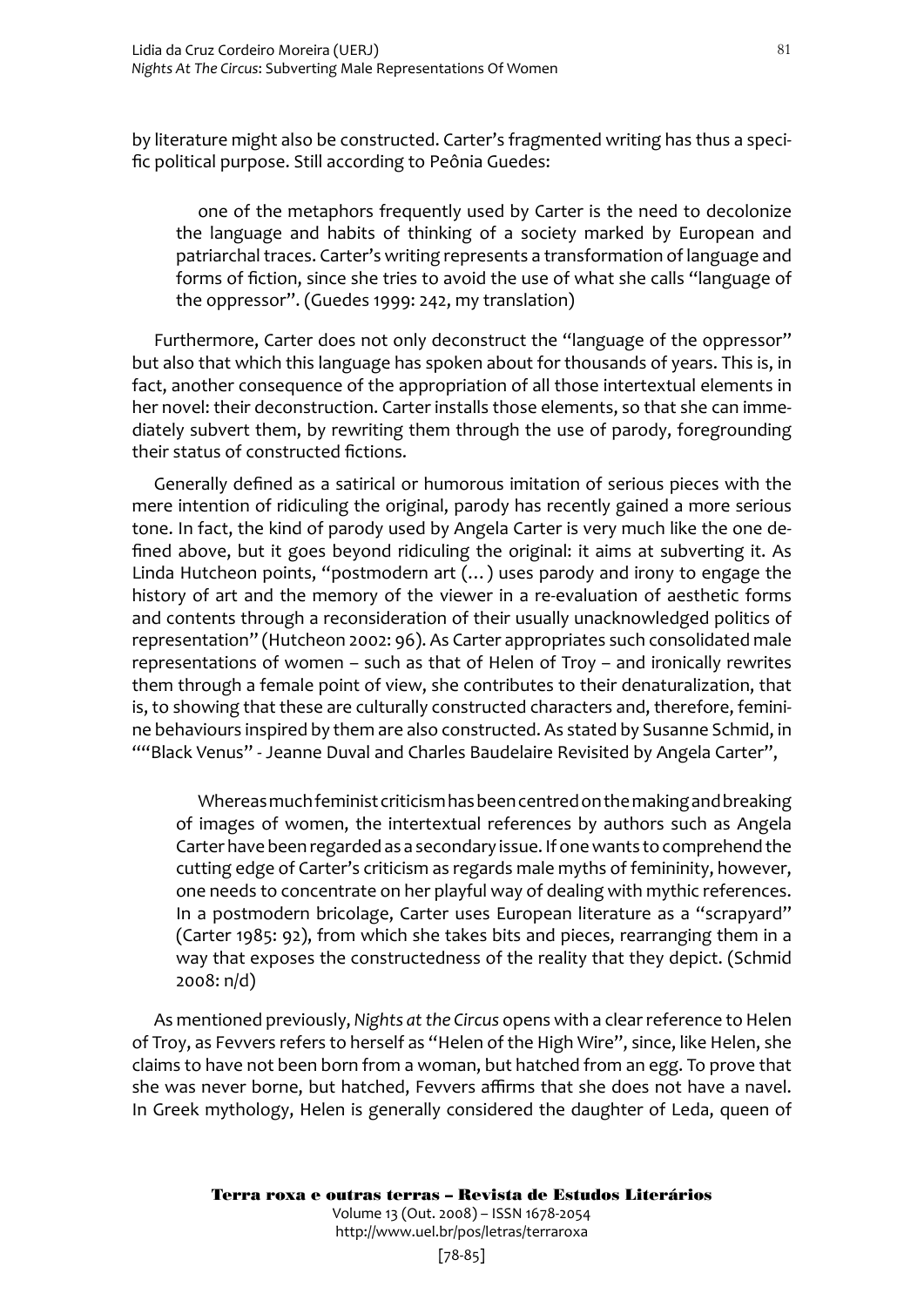Sparta, with Zeus, who assumed the form of a swan to trick the queen and rape her. After the rape, Leda produced two eggs, one which yielded Helen and Polydeuces, children of Zeus, and the other which carried Castor and Clytemnestra, children of her husband, Tyndarecus, who also impregnated her later the same night. Helen then grew up to become a magnificently beautiful woman, with "the face that launched a thousand ships", as she was described by Christopher Marlowe in his *Doctor Faustus*. She is supposed to be the cause of the Trojan War, as Paris kidnapped her from her husband, Menelaus, who, in turn, started the war on Troy. Stunning enough to have a war started over her, the figure of Helen became the epitome of the beautiful, yet powerless, woman who can turn men's heads but does not have a voice; a male myth of femininity. This is the first male representation of women which Carter challenges in her novel.

Although Fevvers compares herself to Helen, the latter was not more than a pawn in the hands of the gods and men in Greek mythology, a character without much say in a man's world. Fevvers, in contrast, is an independent and confident woman, successful in her profession, who takes hold of her fate. Travelling around with a circus troupe – and being the main attraction – Fevvers does not depend on any man to provide for her or to protect her. The only one who she counts on is Lizzie, her dresser and the woman who took care of her after the brothel where she was raised closed down.

Angela Carter gives the world a new Helen and, therefore, a new paradigm of femininity, as she demythologizes the character. Fevvers is, indeed, much like Helen was, the most desired woman of her time, "heroine of the hour, object of learned discussion and profane surmise (…). Her name was on the lips of all, from duchess to costermonger" (Carter 1984: 8). Nevertheless, although she is the femme-fatale of the moment, Fevvers is far from being ravishingly beautiful like Helen: she is much taller than most women, she does not have the best manners and her facial traits and make-up are such that Walser, when they first meet, even wonders if she is not in fact a man. Besides, she has grotesque bulges under her gown, a reminder of her freakish status of bird-woman. In short, the new Helen, as rewritten by Carter, is a desired woman, though not more beautiful than the average woman, who controls her own destiny and depends on no man to take care of her.

That Fevvers did not expect to count on any man to provide for her had been clear since her childhood, even before she grew her wings. Raised in a brothel, Fevvers worked as a living statue every night in order to entertain the clients, first dressed as Cupid and later, after the growth of her wings, as The Winged Victory. She already knew then that she was destined to a special fate and, although she did not know exactly which, she affirmed: "I did not await the kiss of a magic prince, sir!" (Carter 1984: 39). Subverting the role of heroines in fairy tales, which are invariably portrayed as passive beings waiting for Prince Charming – or another male character – to rescue them to a better fate, Carter's heroine's fate is in her own hands.

This brief reference to fairy tales is, in fact, not the single one in the novel. Fairy tales are prolific in examples of constructed archetypes of femininity and, therefore,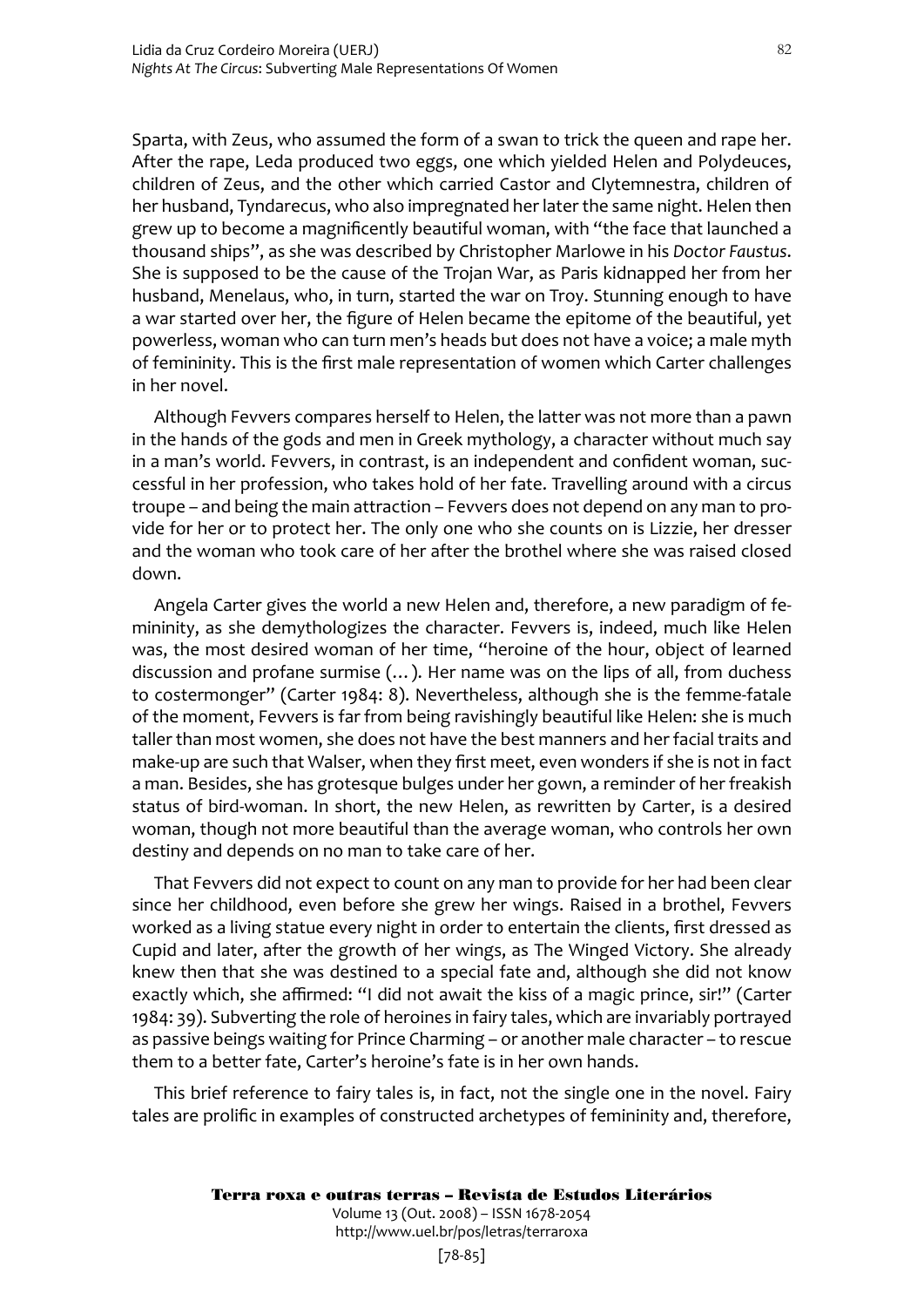constitute vast material for Carter to work her deconstruction on. As Peônia Guedes asserts:

popular and fairy tales (…) are revised and rewritten to denounce the universalization of myths and archetypes that encourage stereotypes at the cost of individuality. False universalisms are ironized when Carter attacks the essential notions of masculine and feminine, showing the culturally defined nature of all relations between the sexes as being determined historically, in particular due to the economic dependency that leads to emotional and intellectual submission. (Guedes 1999: 243, my translation)

Another moment in the narrative when Carter works to challenge a traditional representation of women in fairy tales is when she appropriates the story of Sleeping Beauty. As the brothel where Fevvers grew up is shut down, she goes to work at Madame Schreck's Museum of Woman monsters. There she poses as another living statue, this time representing the Angel of Death, who guards one of the museum's attractions, the Sleeping Beauty. In the traditional fairy tale, whose most famous version was published by Charles Perrault in 1697, Sleeping Beauty is a young princess on whom a spell is cast by a wicked fairy. According to the spell, Sleeping Beauty would prick her finger on a spindle and die as soon as she reached adulthood. However, the spell is later reversed by a good fairy, but not totally. Now Sleeping Beauty is condemned to sleep for a hundred years until a prince kisses and awakens her. Despite her father's efforts to ban all spindles from the kingdom, the girl one day meets her fate. In short, Sleeping Beauty represents the young woman ignorant of her fate, which is first controlled by her father and later her future husband, the prince.

Angela Carter's Sleeping Beauty is a country girl who had had a joyful childhood until the day that her menses started. From this day on, she has only been able to stay awake for a few moments every day, just enough to eat and return to sleep. Though the cause of her narcoleptic condition is not explicit in the novel, one wonders whether she is physically incapable of remaining awake or if she has deliberately decided to retire from reality on the exact day she became a woman in order to escape the fate of most women at the time, that is, being given as a property by her father to her husband. In Carter's version of the fairy tale, Sleeping Beauty may be read as a character with immense power rather than fragile vulnerability, who does what is in her reach to escape the submissive role imposed on women, even if this means withdrawing from the living.

Yet another fairy tale character rewritten by Carter is the traditional evil stepmother – present in tales such as Snow White and Cinderella – who is inevitably a rival to the heroine. In *Night at the Circus*, Sophie Fevvers does not have a rival, but an ally: Lizzie. The character is not an explicit allusion to fairy tales, since she is not exactly Fevvers's stepmother but her adoptive mother. She found Fevvers on the steps of the closed brothel and took care of her from this day on. Having erased the character of the father – as Fevvers seems to be an orphan – Carter's narrative allows room to women's sisterhood, instead of the traditional rivalry for the attention of a man, de-

Volume 13 (Out. 2008) – ISSN 1678-2054 http://www.uel.br/pos/letras/terraroxa

83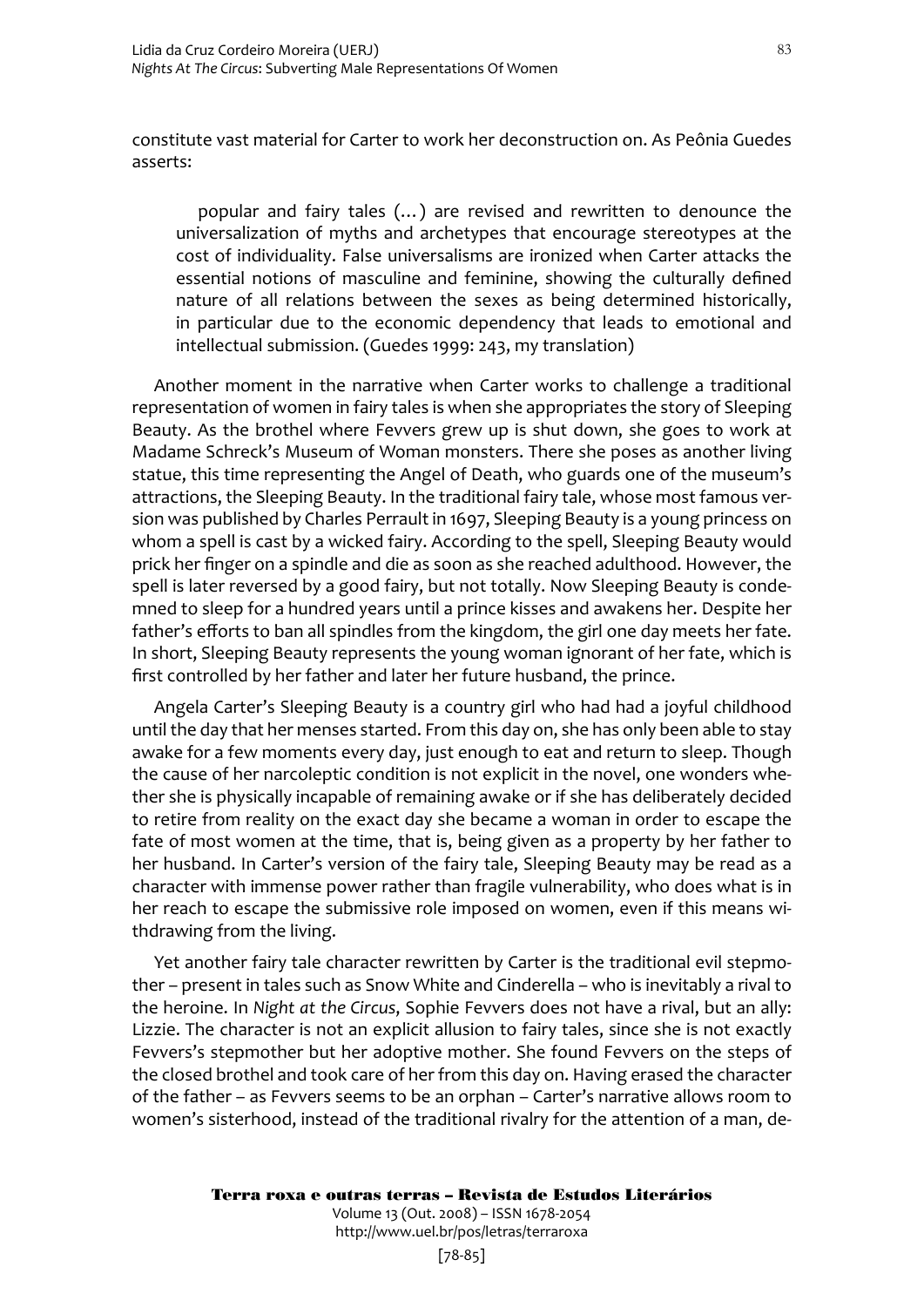constructing another male representation of women as constant rivals for the love of men.

Incidentally, Carter also appropriates and rewrites the story of another woman character from classic literature who dies as a consequence of a man's inability to love her: Goethe's Mignon, from his novel *Wilhelm Meister's Apprenticeship*, published in 1795. In Goethe's novel, while wandering leisurely around the world, Wilhelm Meister sees this girl being abused by the leader of a troupe of itinerant acrobats. Since she seems to have been kidnapped by them, Wilhelm Meister rescues her. She becomes his loyal servant and later falls in love with him, who is completely oblivious of her love. Though she, being Italian, only speaks broken German, she sings beautifully in German. She is prone to have seizures, which aggravate as Wilhelm Meister starts spending time with other women. Later, she finally has a fatal seizure when she sees him kissing a woman.

For a twenty-first century reader, Mignon may be read as a character with no individual identity apart from that of Meister. She literally does not have a voice in Goethe's novel, as she cannot speak German. She moves from a battered existence within the troupe of acrobats to a self-effacing existence by Meister's side, and is incapable of governing her own life. Furthermore, she dies of love.

Carter's Mignon enters the story of Sophie Fevvers and Jack Walser in a very similar fashion to Goethe's. She is a member of the circus troupe and married to the Ape Man, who continually abuses her. Before marrying him, she had had a long story of abusive relationships. Like Goethe's Mignon, she sings beautiful songs without any understanding of their words. Moreover, when Walser saves her from an attack from a tiger, he "inherits" her from the Ape Man as Meister had "inherited" his Mignon. However, Carter challenges the traditional representation of Mignon as she gives the character not only a happy ending, but a subversive one. With the help of Fevvers, Mignon meets the Abyssinian Princess, with whom she can finally have a relationship of complicity and love. Besides, Carter also gives her a complete biography, whereas in Goethe's novel her story before she meets Meister is obscure.

In a symbolic level, Carter also challenges Goethe's representation of Mignon. To the German author, Mignon was a personification of lyric feeling, which should be abandoned with maturity. As Carter writes an ending in which Mignon finally finds happiness in another woman's arms, one may read it as an affirmation that lyric feeling nowadays lies by women's side. In other words, after two hundred years, women have finally been accepted as writers and poets, which at Goethe's time was very rare.

It is of great importance, at this point, to highlight that I do not intend to accuse Goethe of chauvinism – neither do I believe it was Angela Carter's intention as she wrote the character Mignon. Nevertheless, Goethe's character presents a set of characteristics liable to be appropriated and subverted by a feminist author such as Carter, especially because the character is part of the canon of Western literature, which has helped shape a certain patriarchal representation of women.